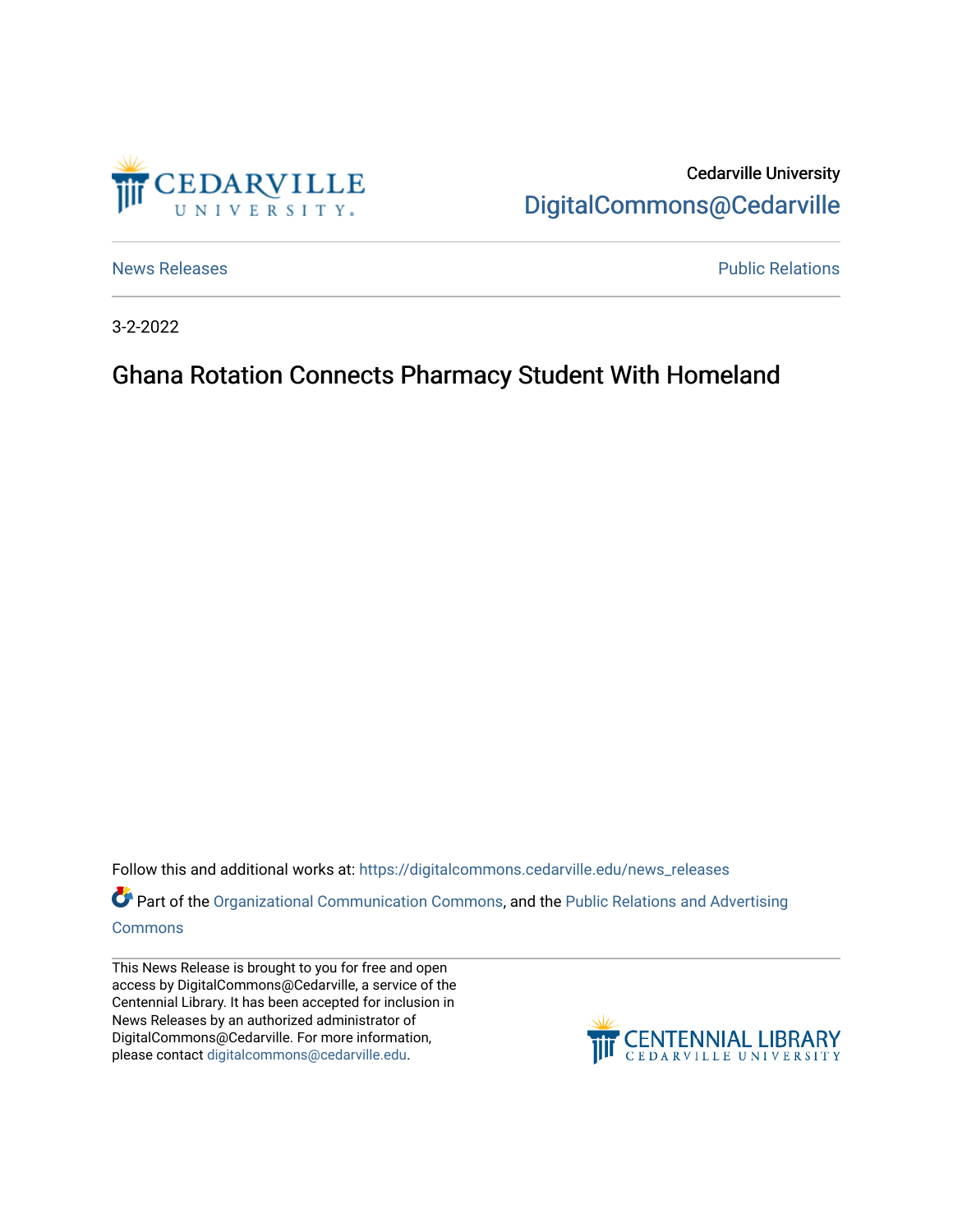## **FOR IMMEDIATE RELEASE March 2, 2022**

**CONTACT:** Mark D. Weinstein Executive Director of Public Relations [937-766-8800](tel:937-766-8800) (o) [937-532-6885](tel:937-532-6885) (m) [Mweinstein@cedarville.edu](mailto:Mweinstein@cedarville.edu) @cedarvillenews

## **Ghana Rotation Connects Pharmacy Student With Homeland**

**CEDARVILLE, OHIO --** Growing up, Cedarville University student Karley Amelemah witnessed how pharmacists in her home nation of Ghana improved her grandmother's quality of life. Their example spurred her to become a pharmacist too, a decision that led her from west Africa to southwest Ohio and back.

Now, Amelemah is a fourth-year professional [pharmacy](https://www.cedarville.edu/academic-programs/doctor-of-pharmacy) student at Cedarville University. Her family moved to the United States, settling in Hartsdale, New York. This past January, she returned to Ghana for a monthly pharmacy rotation.

"I wanted to go back and see how pharmacy was implemented, if it was the same as it was when I was growing up and compare and contrast the systems," Amelemah said.

Amelemah went to Korle Bu Teaching Hospital, one of the most important hospitals in the capital city of Accra. She did rounds in the obstetrics and gynecology (OB-GYN) ward, renal unit, eye clinic, polyclinic (general clinic) and more.

In the medical clinic, she worked with a team of physicians, nurses and social workers to evaluate the overall health of patients. She also monitored adherence for patients on HIV medications, offering counsel and reviewing potential interactions with other medications.

Amelemah also visited a plant at Tobinco Pharmaceuticals, a medication manufacturer that is also located in Accra, to help monitor drug safety. She worked with the mission organization International Needs to get a better understanding of how drugs are manufactured in Ghana. Outside of her medical work, Amelemah was able to take trips to Mole National Park to see elephants and other wildlife.

Amelemah said that her education at Cedarville prepared her academically, but it also prepared her to empathize with patients, especially those who can't purchase the medications they need.

"We have to wake up every day and be grateful," she said. "The situations that we see over here in the United States are not what people everywhere experience. There are a lot of people who need help."

Following graduation, Amelemah said that she wants to help people like her grandmother manage their chronic conditions. She is considering a balance between working in the United States and Ghana to practice pharmacy.

"I just want to be able to use the knowledge that I've gained to help people live better lives," Amelemah said.

Located in southwest Ohio, Cedarville University is an accredited, Christ-centered, Baptist institution with an enrollment of 4,715 undergraduate, graduate and online students in more than 150 areas of